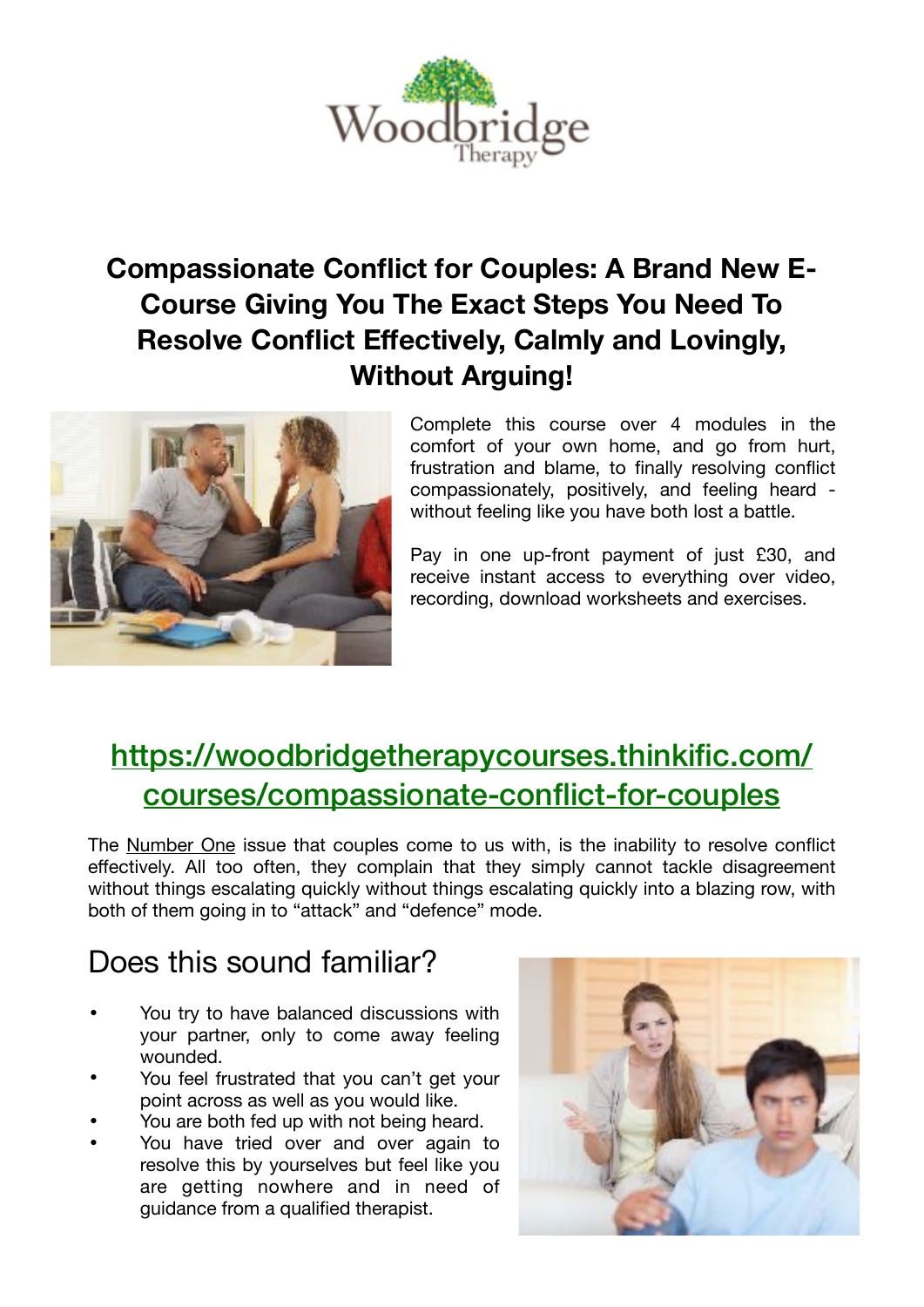We have helped hundreds of couples in this situation, helping them to deal with these exact issues all the time, day-in, day-out.

## This course is perfect for you if:-

- You want to break the cycle of negative communication
- You have a genuine desire to make positive changes in your relationship
- You are willing to listen to your partner as much as they are willing to listen to you
- You are committed to putting in the work necessary to create harmony in your relationship

### What's included?

#### **Module 1 - Understanding Triggers**

#### You will understand:-

- How to recognise what triggers you into feeling upset or angry.
- How to recognise what triggers your partner into feeling upset or angry.
- How to understand and take responsibility for your own emotions.
- Understanding your relationship conflict patterns
- How to work out exactly what you both want to be different

#### **Module 2 - Why Things Escalate**

#### You will learn:-

- What happens in your body when you become emotionally aroused.
- Why this means you can't think straight or communicate clearly during an argument
- Why it is impossible for you and your partner to listen to each other when you are both emotionally aroused
- Why you go into "black and white" thinking and each think that you are right and your partner is wrong

#### **Module 3 - How To De-escalate**

#### You will know:-

- How to prevent an argument
- Specific techniques to lower emotional arousal and therefore think more clearly
- How to create a contingency plan for your relationship
- How to stop an argument once it has started without either of you "storming out" or shutting the other one down